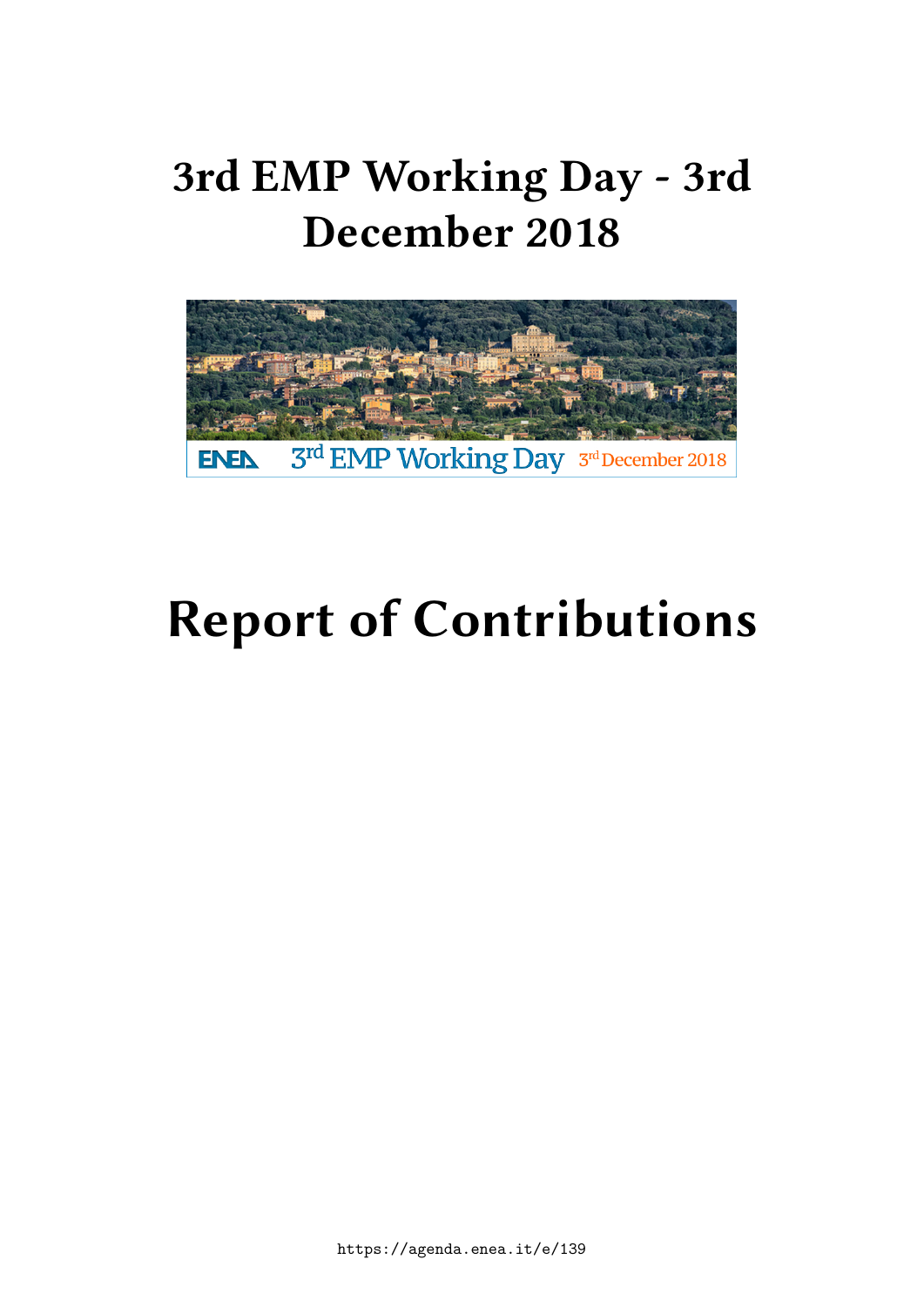#### **EMPs Generation and Biological Influence Studies of Emitted Waves**

High-power laser interaction with materials and particularly with thin metallic films is starting to get more applications not only in fundamental physics studies but also in scientific and (quite soon) medical applications. Thus, particle acceleration using such interactions is becoming more and more an alternative to the classic accelerators due to costs, sizes and even performances in some particular cases. However, there are side-effects which should be taken in consideration, as the possibility of producing strong electromagnetic pulses (EMP), X-ray, and so on. Even if EMP is mostly known as sometimes dangerous for the used devices, in some cases it might become dangerous for peoples as well. If there are some data on the EMP influences on various electrical devices, influences on the leaving organisms are still scarce and it might have to be considered while the laser power will further increase in the experiments and future applications.

Using PW laser facility from CETAL (NILPRP, Magurele) several metallic materials were irradiated with 800 nm  $(+)$  25 nm) wavelengths, short  $($  35 fs) pulse duration and several joules energy per pulse. Emitted spectra and corresponding intensities were monitored using wide-band antennas and high-frequency oscilloscopes. Using some generators, some influences on living cells for "long time' irradiation from such experimental 'side-effects' were investigated and are presented together with some interpretation of their generation and possible absorption mechanisms. Some discussions on the generation mechanisms together with the possible protection measures are also discussed.

**Primary authors:** Dr MARCU, Aurelian (NILPRP); Dr CIUBOTARU, Mihai (National Institute for Physics and Nuclear Engineering Horia Hulubei, Department of Life and Environmental Physics,); Dr IONEL, Laura (NILPRP); Dr IONITA, Elena (National Institute for Physics and Nuclear Engineering Horia Hulubei, Department of Life and Environmental Physics); Mr SERBANESCU, Mihai (NILPRP); Dr DIPLASU, Constantin (NILPRP); Dr GIUBEGA, Georgiana (NILPRP); Mr UNGUREANU, Razvan (NIL-PRP); Dr ACHIM, Alexandru (NILPRP); Mr GABRIEL, Cojocaru (NILPRP); Dr GROZA, Andreea (NIL-PRP); Dr MIHALCEA, Bogdan (NILPRP)

**Presenter:** Dr MARCU, Aurelian (NILPRP)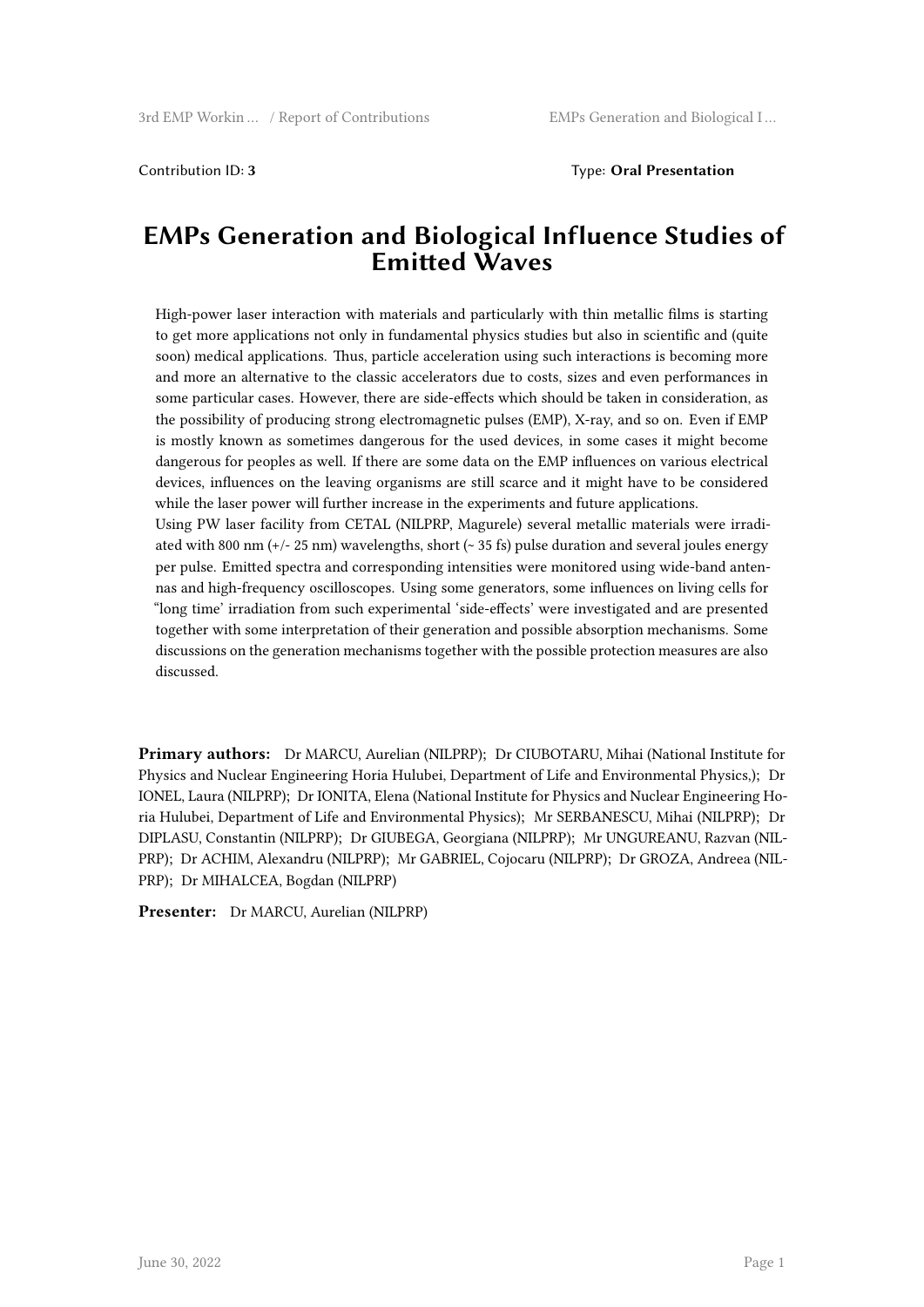```
Contribution ID: 4 Type: Oral Presentation
```
# **EMP mitigation on the LMJ-PETAL facility**

EMP mitigation on the LMJ-PETAL facility M. BARDON1, F. LUBRANO1, M. FERRI1, S. BAZZOLI2,A. COMPANT LA FONTAINE2, N. MALLE-JAC3, S. CADRA3, J. BAGGIO1, P. MIRABEL1, J. RIBOLZI1, L. LE-DEROFF1, O. HENRY1, N. BLAN-CHOT1, J.L. DUBOIS4, A. POYE5, V. TIKHONCHUK4 1CEA/CESTA, Le Barp 33114, FRANCE 2CEA/DIF, Bruyères-Le-Châtel 91297, France 3CEA/LR, Monts 37260, France 4CELIA, Université de Bordeaux-CNRS-CEA, Talence 33450, France 5PIIM, Aix-Marseille university-CNRS, Marseille 13013, France E-mail: matthieu.bardon@cea.fr

The interaction of a Petawatt laser with a flat target can produce intense electric field [1] which may exceed 1 MV/m. Such a field leads to equipment failures, may damage diagnostics and produce spurious signals in detectors. As part of the PETAL project, we have studied the EMP generation mechanisms. A 3D, multi-physics, simulation chain has been developed. An EMP diagnostic has also been developed and set up inside the LMJ experimental chamber. Mitigation devices have been developed and tested on different campaigns, in several facilities, at low and high laser energy, in order to prepare the first PETAL experiments.

A mechanism of the EMP generation has been identified [2, 3]. The proof of concept of this scheme is a major scientific breakthrough which has allowed us to develop a multi-physics simulation chain. The simulation is performed in four subsequent steps with a suite of numerical codes. First, the effect of the laser pre-pulse on the solid target is simulated with a hydrodynamic code developed at CEA/DIF. Second, the main laser-plasma interaction is simulated with a particle-in-cell (PIC) code developed at CEA/DIF. The electrons are propagated inside the target by a Monte-Carlo code. Finally the escape of electrons from the target and their propagation to the laser chamber is simulated by another PIC code developed at CEA/CESTA. This simulation chain has been validated on different experimental campaigns. Magnetic field measurements have been compared to numerical results.

New target holders have been designed by numerical simulations. They are composed of a glass capillary with inside resistive gel. One end of this capillary is fixed to the target and the other end is fixed on a conducting cylinder surrounded by a magnetic material which operates as an inductance. The goal of this new holder is to mitigate the discharge current produced and to limit the generation of the electromagnetic radiation. These devices have been tested, first, at low laser energy (0.1 J), than, at higher energy (80 J) on the POPCORN campaign at the LULI2000 facility and finally on the first PETAL experiments up to 400 J. For these last campaigns, the results show a very good agreement on the radiated magnetic field between the simulations and the measurements. As expected, the new target holder with integrated mitigation device, reduce the radiated electromagnetic field by a factor greater than 3 on the frequency bandwidth of interest. The next step will be to validate the performances of this new target holder at higher laser energy closed to 1 kJ.

[1] "Analysis of EMP measurements in the NIF's chamber", Brown et al., EPJ 59 (2013).

[2] "Target charging in short-pulse-laser experiments", Dubois et al., Phys. Rev. E 89 (2014).

[3] "Physics of giant EMP generation in short-pulse laser experiments", Poyé et al., Phys. Rev. E 91, (2015).

**Primary authors:** Dr BARDON, Matthieu (CEA-CESTA); Dr LUBRANO, Frédéric (CEA)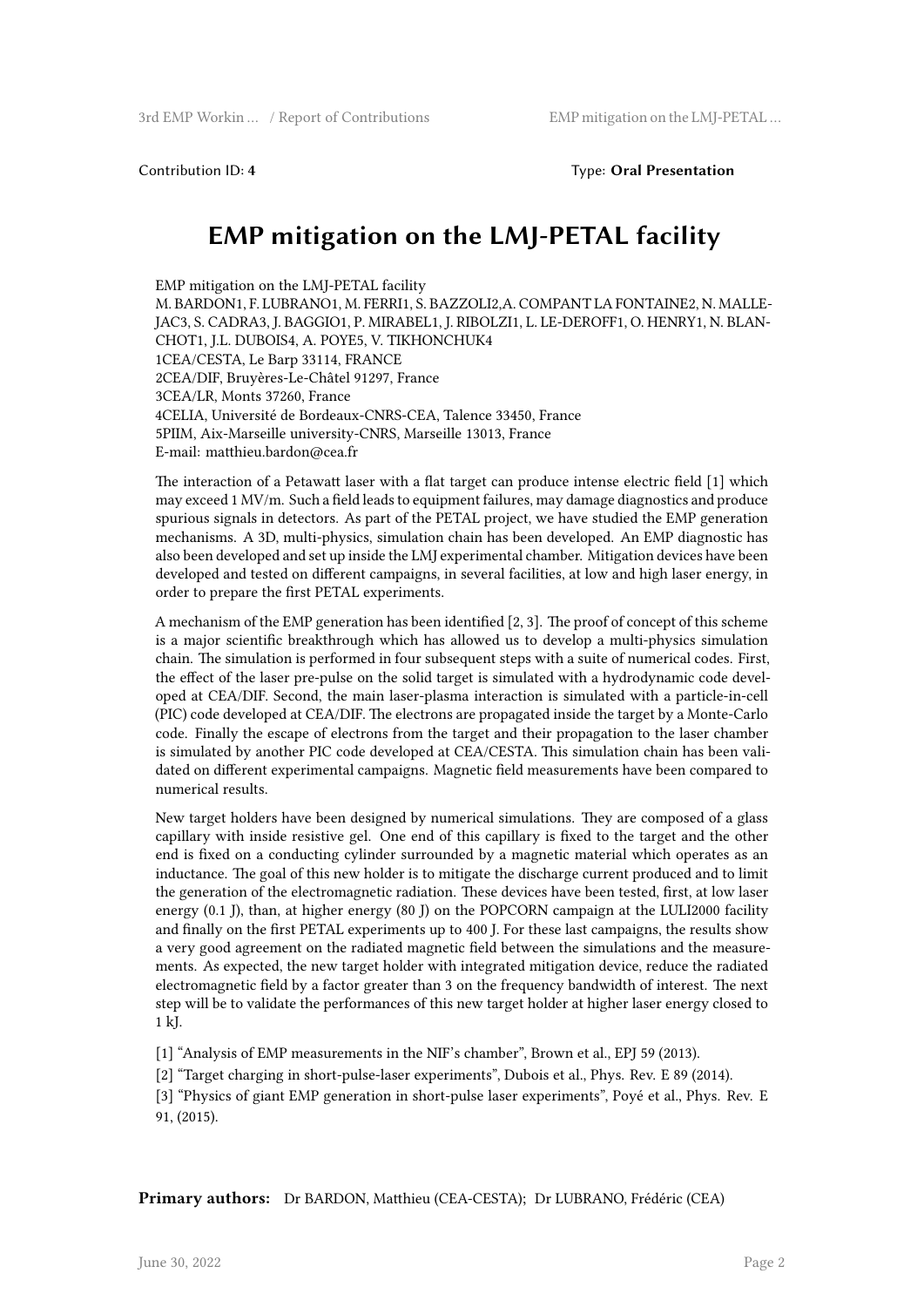3rd EMP Workin … / Report of Contributions EMP mitigation on the LMJ-PETAL …

#### **Presenter:** Dr BARDON, Matthieu (CEA-CESTA)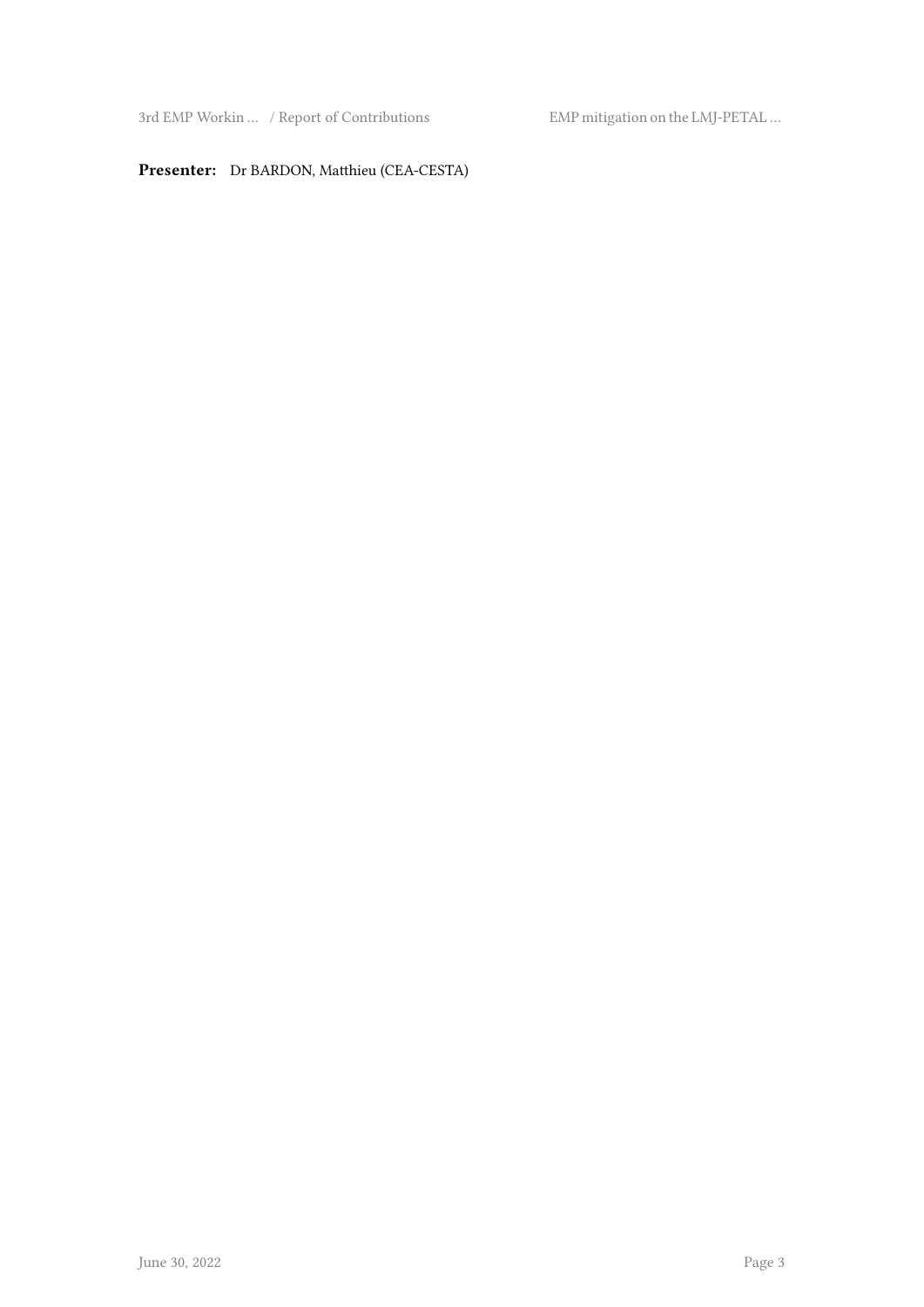## **Development of a low EMP proton source**

#### Abstract

The targets that are used to produce high-energy protons with ultra-high intensity lasers generate a strong electromagnetic pulse (EMP). Several strategies are possible to mitigate that undesired side effect. In a recent publication [1], P. Bradford et al. report significant EMP mitigation by optimizing the material and the shape of the target stalk. They obtained a maximal 4.5 EMP amplitude ratio by using a spiral PTFE stalk instead of a regular stalk. We develop and test a different concept of EMP mitigation for a proton-target called the "birdhouse". It consists in confining the EMP field in a finite volume and in dissipating the trapped electromagnetic energy with an electric resistor. A prototype was tested at the IFPILM institute's 10 TW 50 fs laser facility in Warsaw. The results were recently published [2]. The recorded average EMP mitigation ratio is about 20 for frequencies from 100 MHz to 6 GHz. The EMP mitigation ratio attains the level of 50 in the frequency range of 1 - 2 GHz where microwave emission is maximal. We measured the intensity of proton emission in two directions: along the laser propagation direction and along the edge of the proton beam. We observed that the "birdhouse" induces a two-fold increase of the intensity in the center of the proton beam and a two-fold reduction of the intensity on its edge. We did not observe any modification of the proton beam normalized spectrum. These obtained performances are encouraging but they have to be confirmed on a high-energy laser facility  $(> 100)$ . For these energies, the real challenge for EMP mitigation solutions is to resist to the extremely high voltage between the target and the chamber that induces surface breakdown along the target stalk. By adjusting the "birdhouse" design, the EMP confinement strategy should be a lead to handle such a voltage.

Keywords:

Laser, electromagnetic pulse, mitigation, laser proton acceleration.

[1] P. Bradford, N. C. Woolsey, G. G. Scott, G. Liao, H. Liu, Y. Zhang, B. Zhu, C. Armstrong, S. Astbury, C. Brenner, P. Brummitt, F. Consoli, I. East, R. Gray, D. Haddock, P. Huggard, P. J. R. Jones, E. Montgomery, I. Musgrave, P. Oliveira, D. R. Rusby, C. Spindloe, B. Summers, E. Zemaityte, Z. Zhang, Y. Li, P. McKenna, and D. Neely, EMP control and characterization on high-power laser systems, High Power Laser Science and Engineering 6, e21 (2018)

[2] J. L. Dubois, P. Rączka, S. Hulin, M. Rosiński, L. Ryć, P. Parys, A. Zaraś-Szydłowska, D. Makaruk, P. Tchórz, J. Badziak, J. Wołowski, J. Ribolzi, and V. Tikhonchuk, Experimental demonstration of an electromagnetic pulse mitigation concept for a laser driven proton source, RSI 89, 103301 (2018)

#### **Primary author:** JEAN-LUC DUBOIS, jean-luc (CELIA)

**Co-authors:** Dr RĄCZKA, Piotr (IFPILM); Dr HULIN, Sébastien (cea); ROSINSKI, marcin (IF-PILM); Dr RYĆ, lesze (IFPILM); Dr PARYS, piotr (IFPILM); ZARAŚ-SZYDŁOWSKA, agnieszka (IF-PILM); MAKARUK, Dominika (IFPILM); TCHÓRZ, przemyslaw (IFPILM); Dr BADZIAK, jan (IF-PILM); Dr WOŁOWSKI, jerzy (IFPILM); RIBOLZI, jérôme (CEA); Prof. TIKHONCHUK, vladimir (CELIA / ELI-Beamlines)

**Presenter:** JEAN-LUC DUBOIS, jean-luc (CELIA)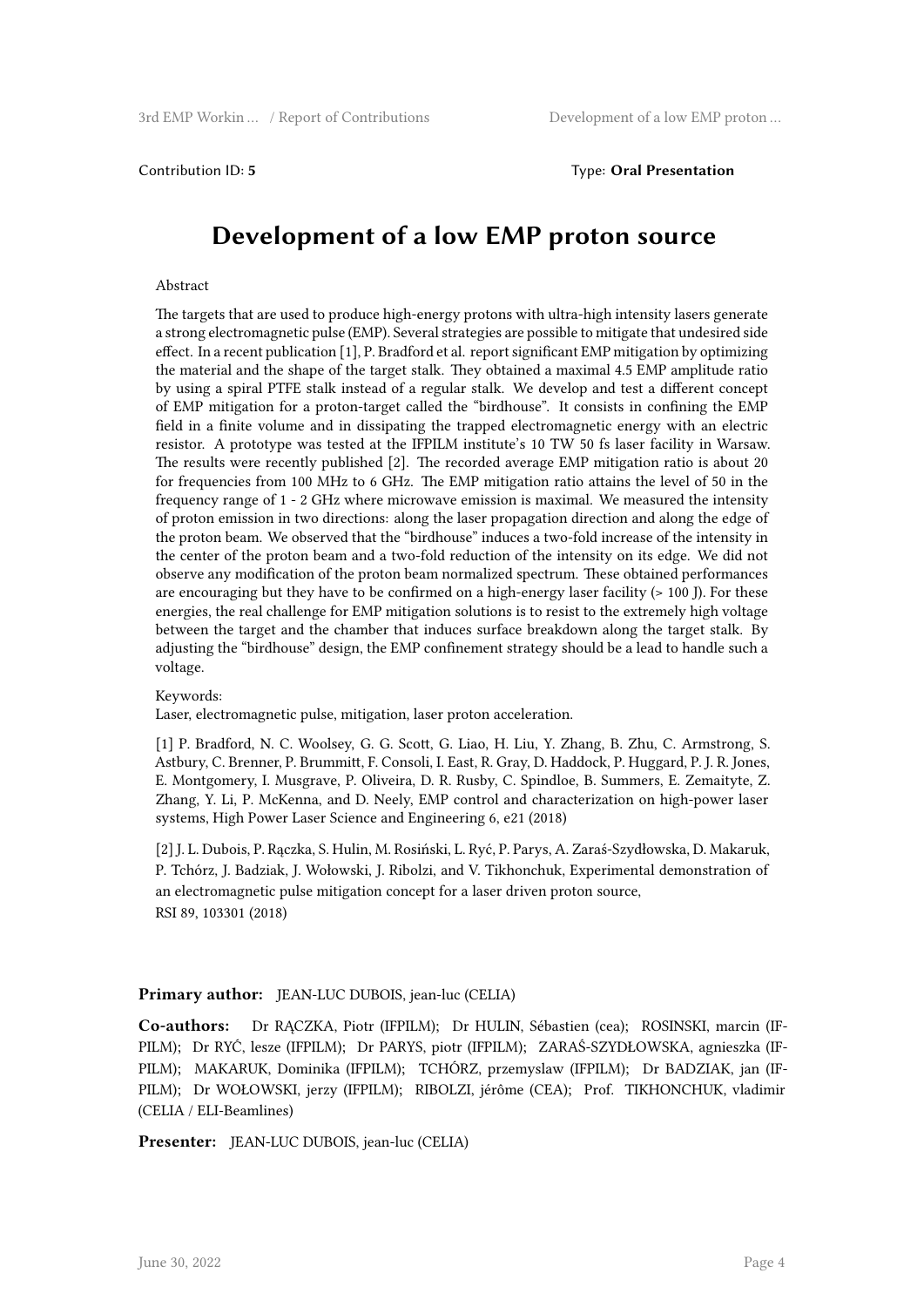#### Contribution ID: **6** Type: **Oral Presentation**

## **Generation of strong magnetic fields with lasers: from nano‐ to picoseconds**

Recent experiments with high intensity lasers are showing possibilities to generate strong magnetic fields exceeding a kiloTesla level. They are promising new studies of laser matter interaction in unexplored domain. However, the physical processes leading to generation of strong quasistationary currents exceeding hundreds of kiloAmperes are not sufficiently understood. In this talk we present theoretical models and target setups that can be used for generation of strong magnetic fields on nanosecond and picosecond time scale and several examples of their application in experiments.

Magnetic fields of nanosecond duration are generated in a coil connected to a laser-driven diode, which supplies a quasi-stationary electric current. We present a self-consistent model explaining generation of a strong magnetic field in such a system, which accounts for three major effects controlling the current: space charge neutralization in the diode, plasma magnetization and heating of the coil wire. The model provides the necessary conditions for transporting strongly super-Alfvenic currents in the system. Its validity is confirmed by a comparison with experimental data. Magnetic fields induced by sub-picosecond laser pulses may exist much longer time than the laser pulse duration. Their origin is in supra-thermal electron ejection from the target or in generation of hot electron vortices. Without confinement, these magnetic fields are emitted in a form of high amplitude electromagnetic pulses presenting danger for diagnostics operation and electronic devices in the experimental chamber. In contrast, while confined within the target structure, these magnetic fields could be used for controlling electron and ion acceleration and guiding. We present a theoretical model of target charging and electromagnetic field generation followed with several examples of its application in experiments.

**Primary author:** Prof. TIKHONCHUK, Vladimir (CELIA, University of Bordeaux and ELI-Beamlines, Pregue)

**Presenter:** Prof. TIKHONCHUK, Vladimir (CELIA, University of Bordeaux and ELI-Beamlines, Pregue)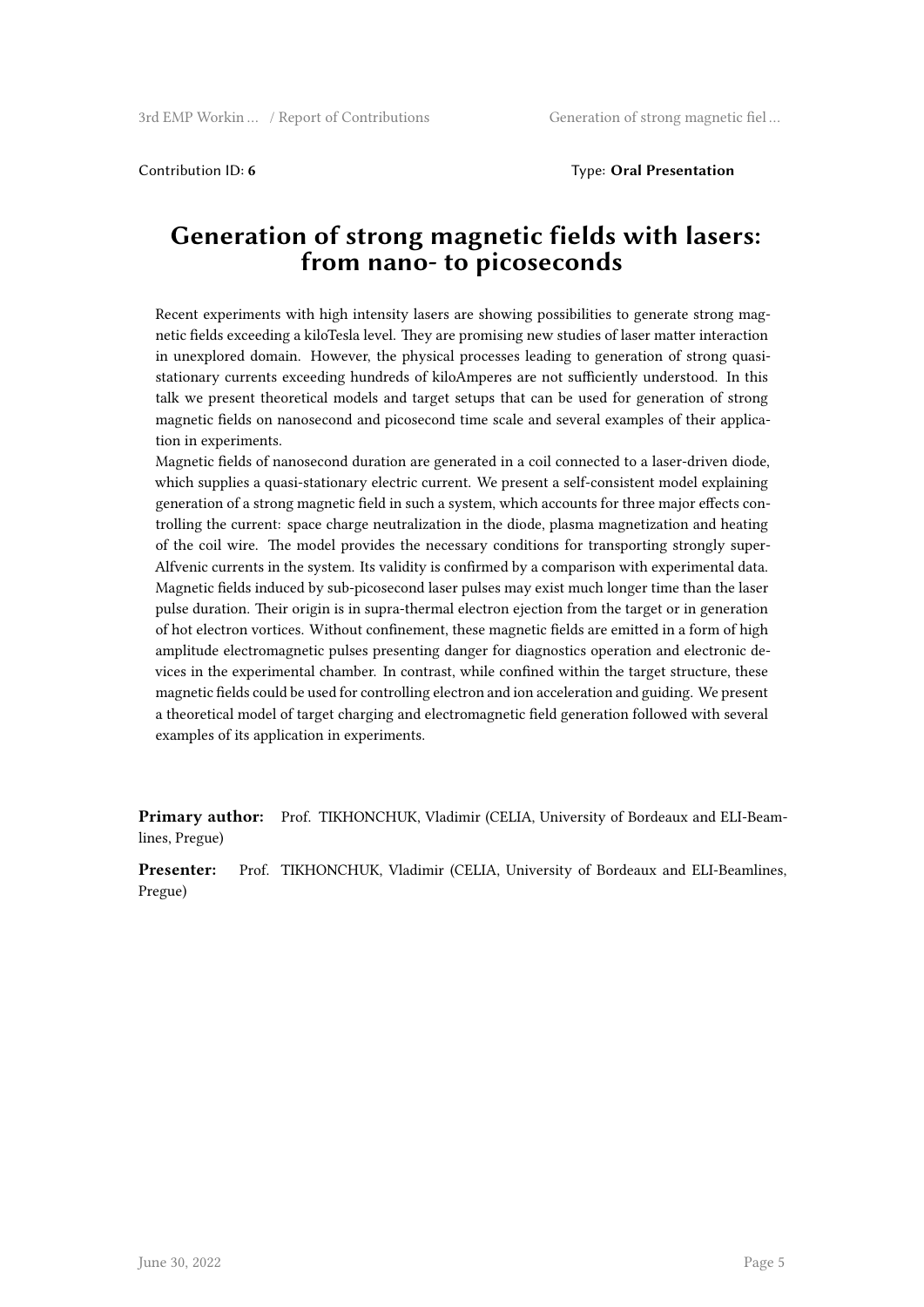Contribution ID: **7** Type: **Oral Presentation**

#### **Overview of EMP Shielding and Damage Mitigation at ELI-NP**

Soon, ELI-NP will become available for experiments of unprecedented performance with two very high intensity laser beams of 10PW and pulse duration of about 25fs, which are focused on to targets giving intensities up to  $10^{23}$ W/cm $^2$  [1], [2].

Within this facility the problems with EMP [3] are particularly acute, where measurements of the unique physical phenomena [4], [5] are often hampered by EMP peak-up. The EMP produced in laser target interactions can induce temporally failure, or irreversible damage of electronic devices in the target positioners, controls and diagnostic systems [6].

The information on EMP produced by fs laser - matter interaction, even for relatively low laser energy of tens of mJ, started to become available in literature [7]. These experimental results and theoretical calculations are consistent with our current understanding on EMP generation mechanism [8]. Consequently, we now have a more accurate estimation of the EMP to be generated at ELI-NP, in correlation with the limits of exposure for electronic equipment and personnel. In this challenging context, the shielding strategy applied at ELI-NP is presented with the current status of the implementation of the EMP shielding within the building. The important aspects, which shall be considered in the design of experimental instruments, in order to obtain and maintain the overall integrity of electromagnetic shield, are pointed out. Most significant approaches for the shielding the equipment susceptible by EMP damage and malfunction, to be applied soon at ELI-NP, are presented for review to the scientific community.

#### **References:**

[1]. N.V. Zamfir, Romanian Reports in Physics, Vol. 68, Supplement, P. S3–S4, 2016

[2]. S. Gales, Romanian Reports in Physics, Vol. 68, Supplement, P. S5–S10, 2016

[3]. M. Mead et.al., Rev. Sci. Instrum.,75, 4225, 2004

[4]. F. Negoita et al., Romanian Reports in Physics, Vol. 68, Supplement, P. S37–S144, 2016

[5]. I. C. E. Turcu et al., Romanian Reports in Physics, Vol. 68, Supplement, P. S145–S231, 2016

[6]. D. C. Eder et al., Lawrence Livermore National Laboratory Report, LLNL-TR-411183, 2009

[7]. A. Poye et al., Physical Review E 98, 033201, 2018

[8]. M. Mead, "Extreme Light Infrastructure – ELI Nuclear Physics, EMP Shielding and Damage Mitigation", IFIN-HH Document No. 1999/03.05.2012, Issue: 1"

**Primary author:** Dr GUGIU, Marin Marius (1. Extreme Light Infrastructure – Nuclear Physics (ELI-NP) / Horia Hulubei National Institute for R&D in Physics and Nuclear Engineering (IFIN-HH), 30 Reactorului St., Bucharest-Magurele, jud. Ilfov, P.O.B. MG-6, ROMANIA ; 2. Horia Hulubei National Institute for R&D in Physics and Nuclear Engineering (IFIN-HH), 30 Reactorului St., Bucharest-Magurele, jud. Ilfov, P.O.B. MG-6, ROMANIA)

**Co-authors:** Dr CERNAIANU, Mihail Octavian (Extreme Light Infrastructure – Nuclear Physics (ELI-NP) / Horia Hulubei National Institute for R&D in Physics and Nuclear Engineering (IFIN-HH), 30 Reactorului St., Bucharest-Magurele, jud. Ilfov, P.O.B. MG-6, ROMANIA); Dr MEAD, Michael John (Extreme Light Infrastructure – Nuclear Physics (ELI-NP) / Horia Hulubei National Institute for R&D in Physics and Nuclear Engineering (IFIN-HH), 30 Reactorului St., Bucharest-Magurele, jud. Ilfov, P.O.B. MG-6, ROMANIA); Dr NEGOITA, Florin (1. Extreme Light Infrastructure – Nuclear Physics (ELI-NP) / Horia Hulubei National Institute for R&D in Physics and Nuclear Engineering (IFIN-HH), 30 Reactoru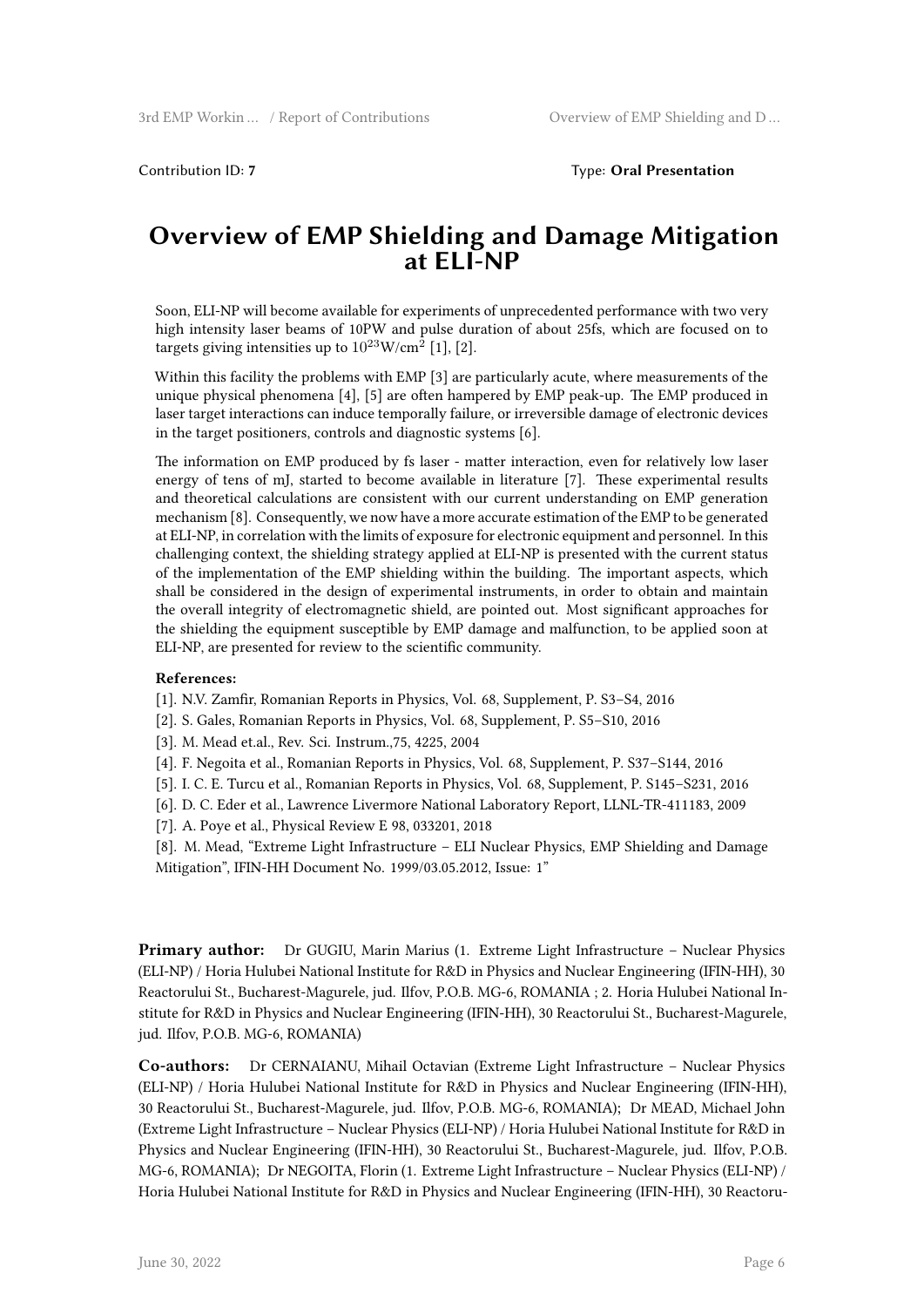lui St., Bucharest-Magurele, jud. Ilfov, P.O.B. MG-6, ROMANIA ; 2. Horia Hulubei National Institute for R&D in Physics and Nuclear Engineering (IFIN-HH), 30 Reactorului St., Bucharest-Magurele, jud. Ilfov, P.O.B. MG-6, ROMANIA); Dr STUTMAN, Dan (1. Extreme Light Infrastructure – Nuclear Physics (ELI-NP) / Horia Hulubei National Institute for R&D in Physics and Nuclear Engineering (IFIN-HH), 30 Reactorului St., Bucharest-Magurele, jud. Ilfov, P.O.B. MG-6, ROMANIA ; 2. Horia Hulubei National Institute for R&D in Physics and Nuclear Engineering (IFIN-HH), 30 Reactorului St., Bucharest-Magurele, jud. Ilfov, P.O.B. MG-6, ROMANIA)

**Presenter:** Dr GUGIU, Marin Marius (1. Extreme Light Infrastructure – Nuclear Physics (ELI-NP) / Horia Hulubei National Institute for R&D in Physics and Nuclear Engineering (IFIN-HH), 30 Reactorului St., Bucharest-Magurele, jud. Ilfov, P.O.B. MG-6, ROMANIA ; 2. Horia Hulubei National Institute for R&D in Physics and Nuclear Engineering (IFIN-HH), 30 Reactorului St., Bucharest-Magurele, jud. Ilfov, P.O.B. MG-6, ROMANIA)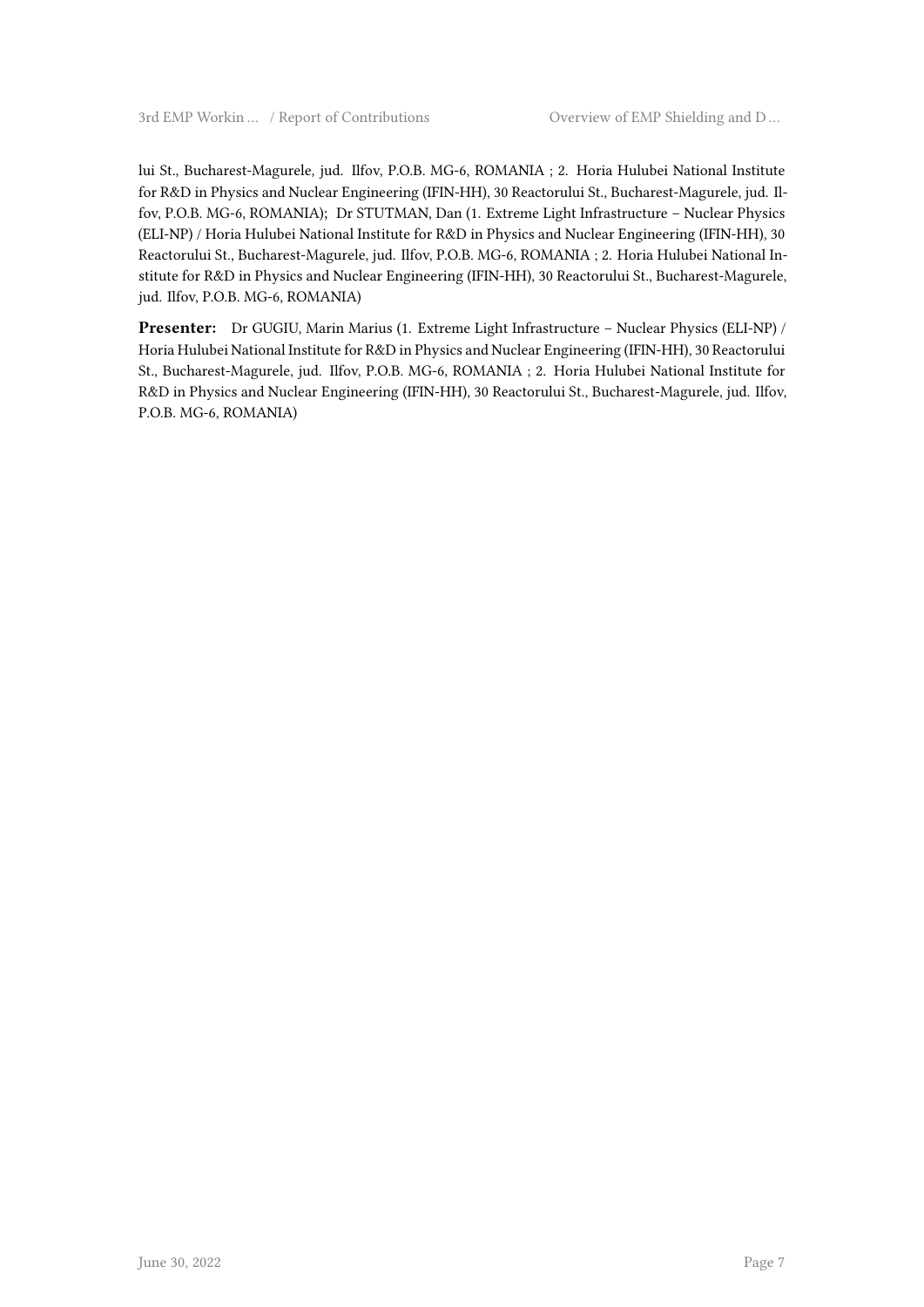Contribution ID: **9** Type: **Oral Presentation**

## **Temporal characteristics of laser-produced EMP within region of near-field**

Time-space-frequency analysis of electromagnetic pulses (EMP) generated by a kJ-laser interaction is presented. The correlation between signals received by several loop antennas is investigated to determine spatial variations in the local electromagnetic field within and around the interaction chamber. A fast Fourier transform of antenna signals is performed to resolve the temporal and frequency components ranging from the megahertz to gigahertz.

**Primary author:** Dr KRASA, Josef (Institute of Physics of the Czech Academy of Sciences)

**Co-authors:** Dr CIKHARDT, Jakub (Faculty of Electrical Engineering, Czech Technical University in Prague, Prague, Czechia); Dr PFEIFER, Miroslav (Institute of Physics of the Czech Academy of Sciences, Prague, Czechia); Prof. KLIR, Daniel (Faculty of Electrical Engineering, Czech Technical University in Prague, Prague, Czechia); Dr REZAC, Karel (Faculty of Electrical Engineering, Czech Technical University in Prague, Prague, Czechia); Dr DOSTAL, Jan (Institute of Plasma Physics of the Czech Academy of Sciences, Prague, Czechia); Dr DUDZAK, Roman (Institute of Plasma Physics of the Czech Academy of Sciences, Prague, Czechia)

**Presenter:** Dr KRASA, Josef (Institute of Physics of the Czech Academy of Sciences)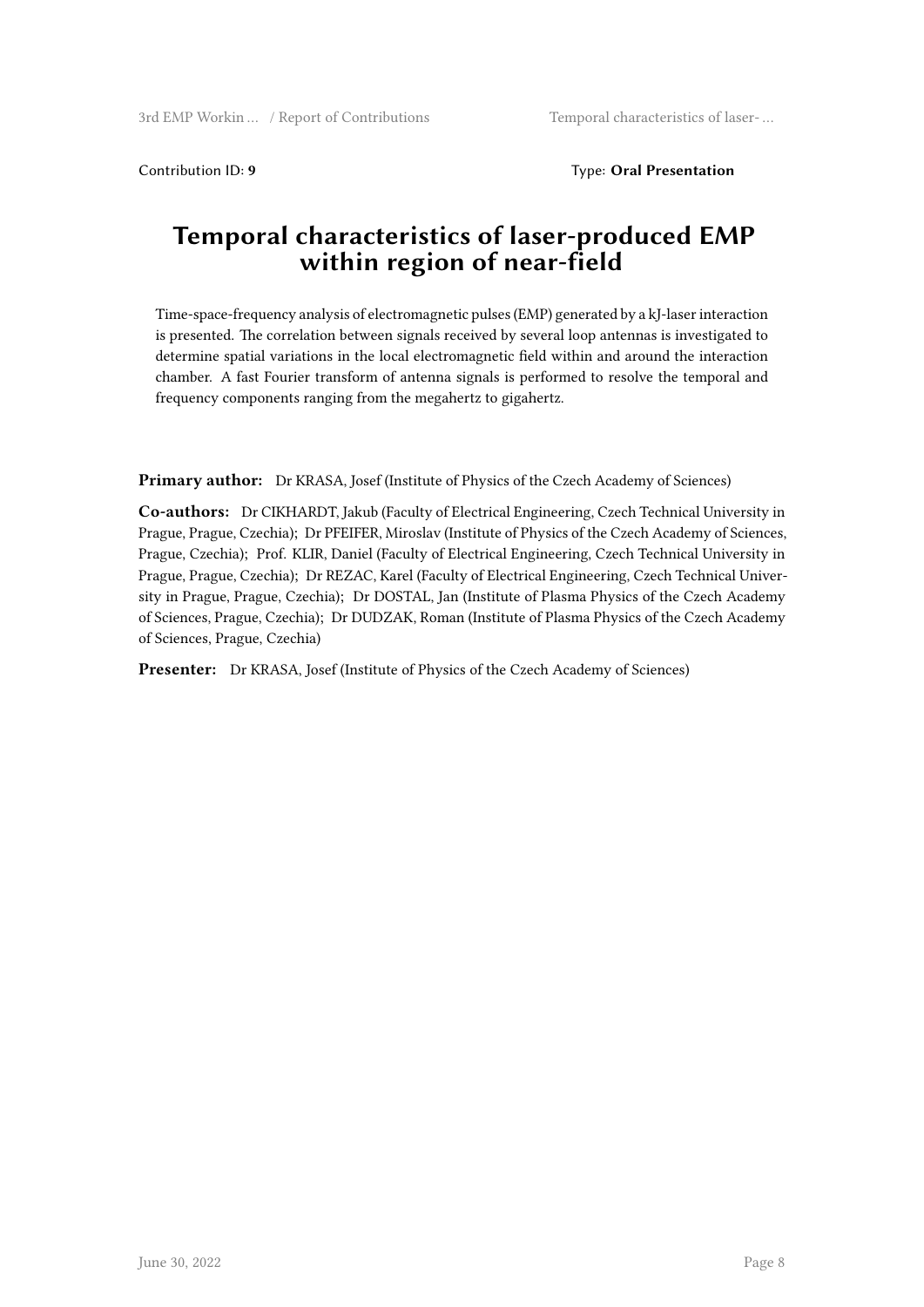Contribution ID: 10 Type: Oral Presentation

## **EMP mitigation on the Vulcvan Petawatt Laser System**

EMP mitigation from High-Intensity laser interactions is of great importance to facilities in order to decrease equipment failures and noise levels on critical diagnostics. In this paper we present the experimental results from a specific campaign on different target mounting systems in order to dramatically reduce the resultant EMP in a way that is easily deployable on almost any facility.

**Primary author:** CLARKE, Rob (STFC Rutherford Appleton Laboratory)

**Co-authors:** CARROLL, David (STFC); Mr ASTBURY, Sam (STFC); Ms NOTLEY, Margaret (STFC); Mr SMITH, Paul (STFC); NEELY, David (Central Laser Facility); Mr SPINDLOE, Christopher (STFC); Mr GILTRAP, Sam (Imperial College London); ZEMAITYTE, Egle (University of Strathclyde); Mr RUSBY, Deam (STFC)

**Presenter:** CLARKE, Rob (STFC Rutherford Appleton Laboratory)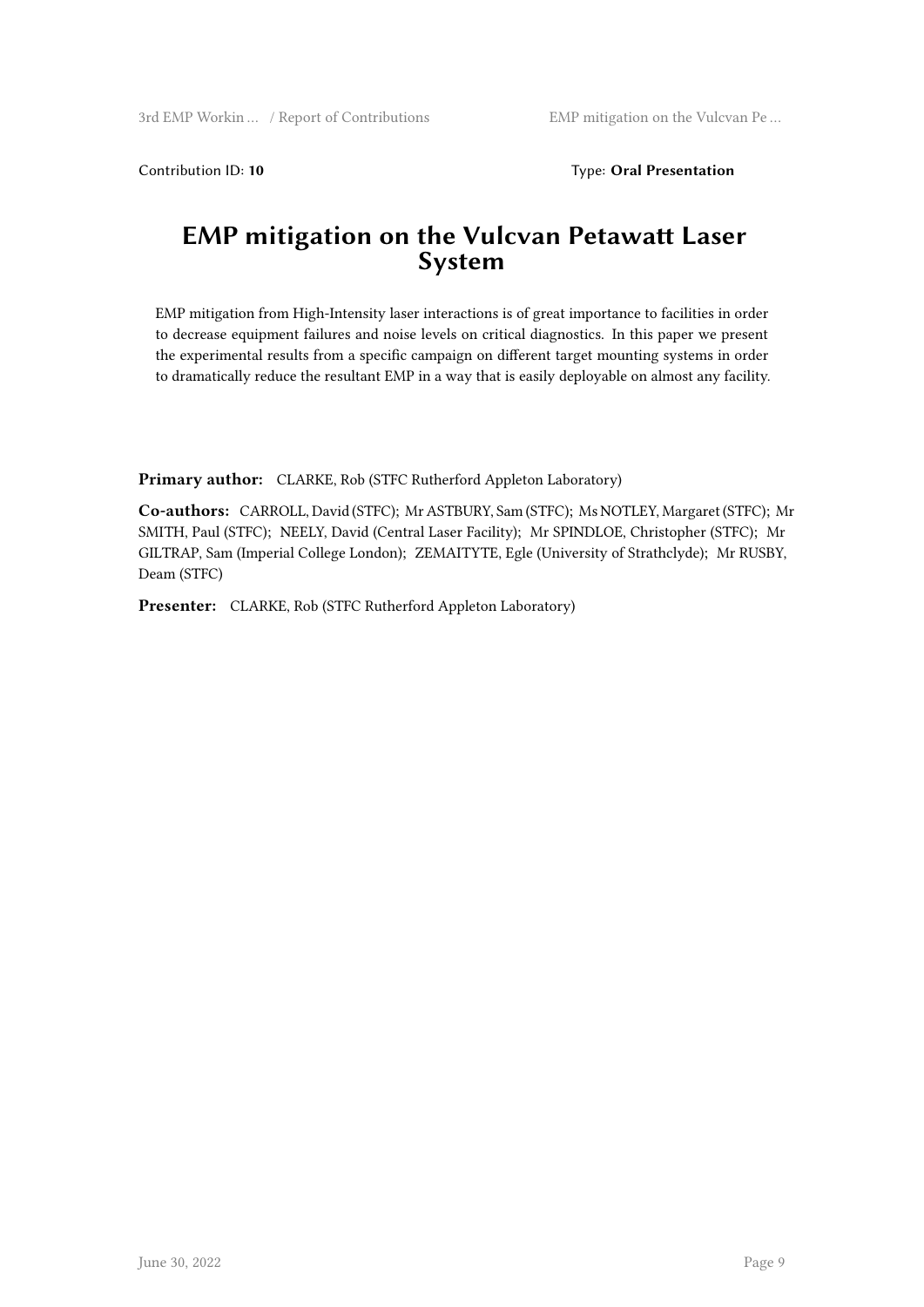Contribution ID: 11 Type: Oral Presentation

# **Effect of EMP on ion trajectory inside of Thomson parabola analyzer**

Interaction of high energy laser pulse with a solid targets causes production of the high intensity electromagnetic pulse (EMP). The voltage of associated with EMP electric fields can reach up to MV/m and strongly influence behavior of charged particles from plasma. In this work we describe the effect of EMP on ion trajectory inside of Thomson parabola analyzer and compare it with antennas measurement.

**Primary author:** Dr VELYHAN, Andriy (Eli-Beamlines)

**Presenter:** Dr VELYHAN, Andriy (Eli-Beamlines)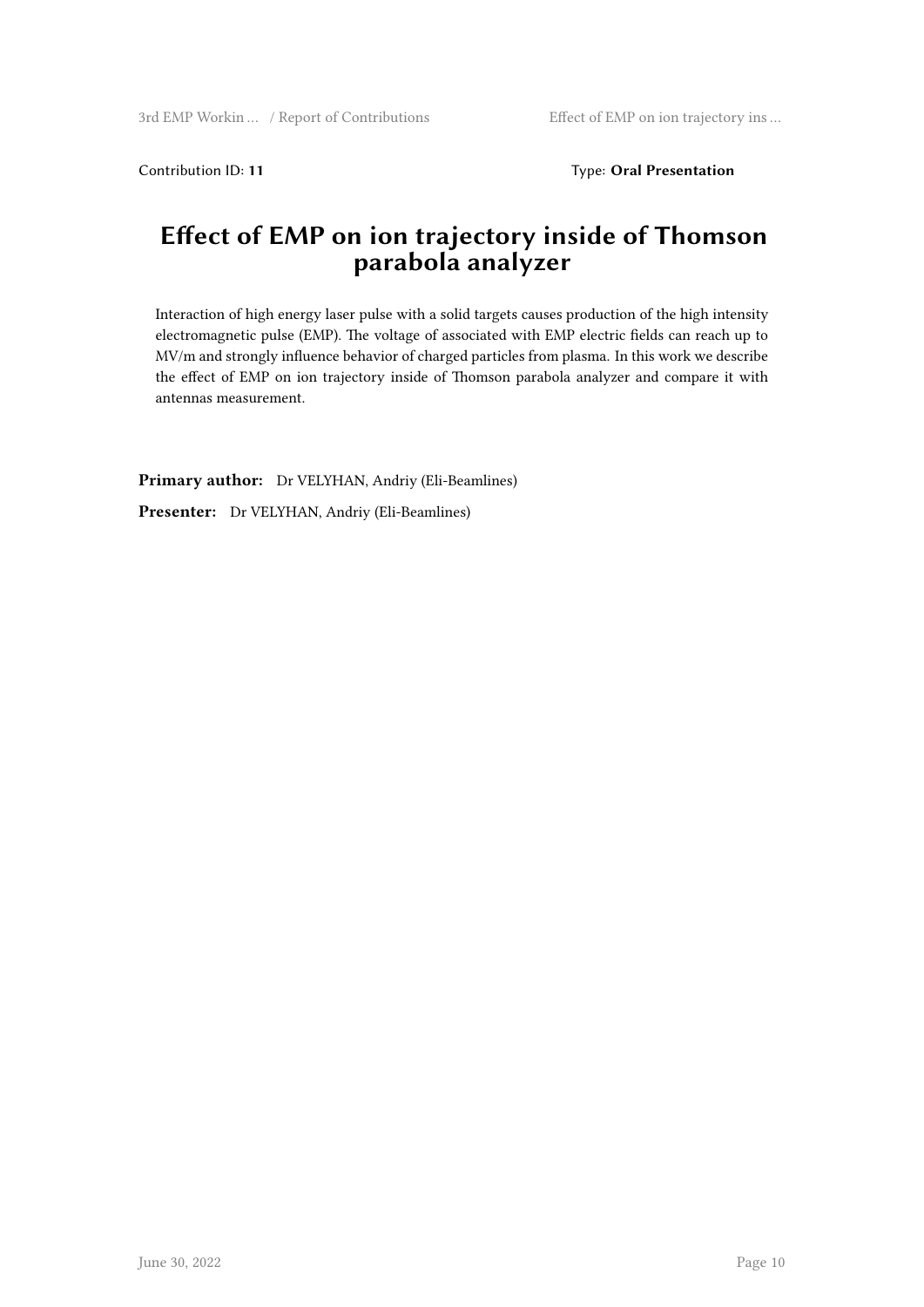**Contribution ID: 12** 

### **EMP emission: variation with laser and target parameters at high intensity**

We present experimental data from the VULCAN laser facility that demonstrates how gigahertz EMP can be readily and effectively reduced. Characterization of the EMP was achieved using B-dot and D-dot probes positioned outside of the target chamber, in front and behind the target interaction point. We obtained scalings with laser energy, pulse duration, defocus and pre-pulse delay. We also show that target stalk geometry, material, geodesic path length and foil surface area can all play a significant role in the reduction of EMP. Plastic supports with spiral geometries reduced the measured EMP by over an order of magnitude compared with cylindrical supports made from Al and by a factor of ~7 compared with plastic cylinders. Furthermore, by switching from metal foils ( $3\times8$ mm,  $100\mu$ m thick Cu) to wire targets ( $\varnothing$ =25-100 $\mu$ m) it is possible to reduce the EMP energy by a factor of ~10. A combination of electromagnetic wave and 3D particle-in-cell simulations suggest that the efficacy of the modified supports can't be attributed to a change in their induction or classical resistance. We are therefore looking to study the effect of photoionization and charge implantation on return currents in future work.

**Primary author:** Mr BRADFORD, Philip (University of York)

**Co-authors:** CONSOLI, Fabrizio (ENEA); NEELY, David (Central Laser Facility); Prof. WOOLSEY, Nigel (University of York); Prof. LI, Yu-Tong (Beijing Institute of Physics)

**Presenter:** Mr BRADFORD, Philip (University of York)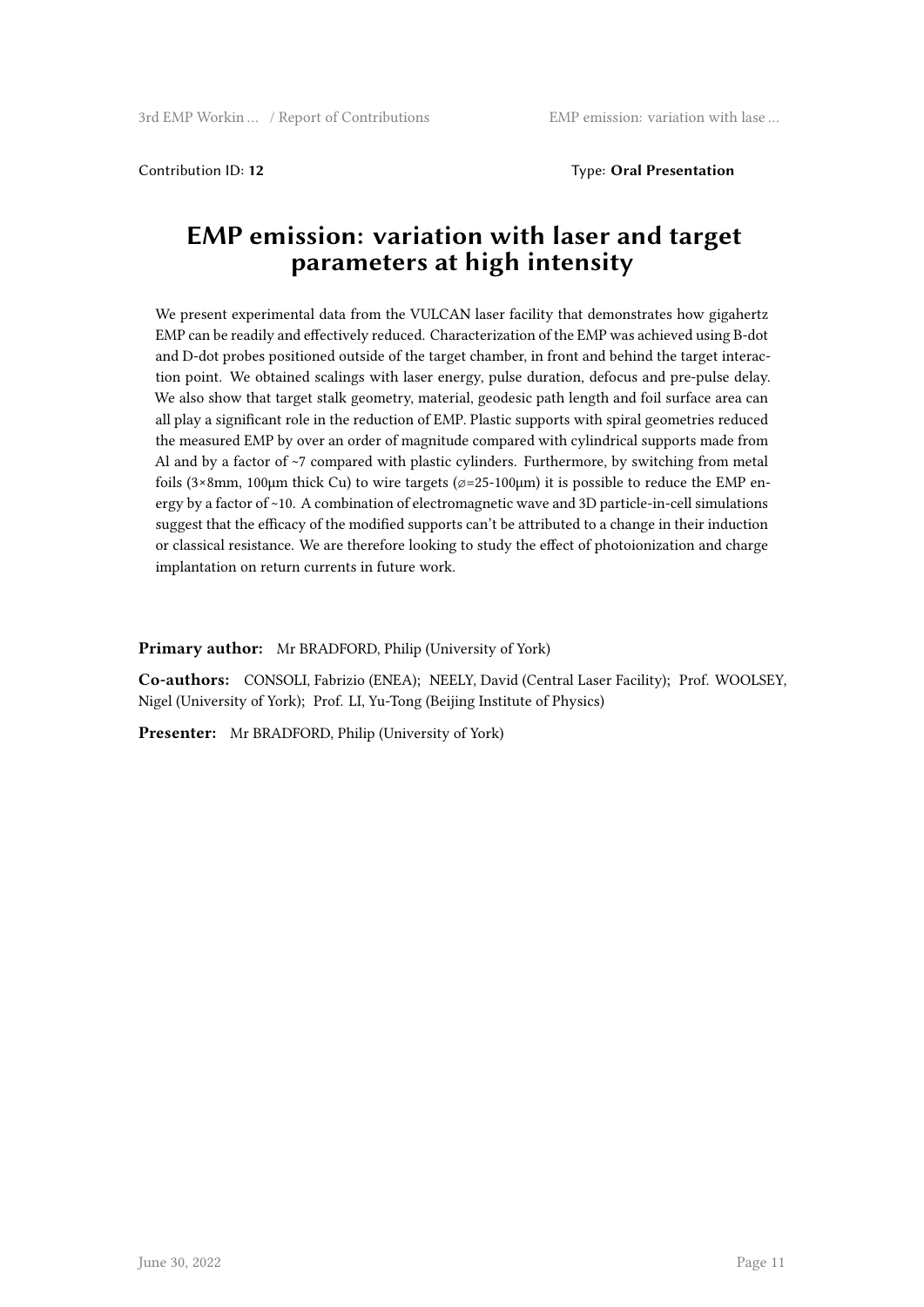## **Detection of EMPs generated in interactions of intense lasers with matter by dielectric and conductive probes**

The measurement of intense electromagnetic fields in the radiofrequency-microwave regime in experiments of laser interaction with matter is a hot topic both in laser-plasma particle-acceleration context and in inertial-confinement-fusion one. Fields up to MV/m intensity are generated in powerful interactions, but their accurate characterization is a very delicate and complex issue, especially when using classical conductive probes. In this work we describe the three-dimensional measurements of these fields by means of electro-optic methods based on Pockels effect, capable to give accurate field characterization in very harsh environments for laser intensities up to the petawatt range. We describe also techniques used to achieve suitable field measurements also by means of classical conductive probes, and we compare in detail pros and cons of the two methodologies [1].

[1] This work has been partially carried out within the framework of the EUROfusion Consortium and has received funding from the Euratom research and training programme 2014-2018 under grant agreement No 633053. The views and opinions expressed herein do not necessarily reflect those of the European Commission.

#### **Primary author:** CONSOLI, Fabrizio (ENEA)

**Co-authors:** DE ANGELIS, Riccardo (ENEA & Univ. Pisa); ANDREOLI, Pierluigi; CIPRIANI, Mattia (ENEA - CR Frascati); Dr CIKHARDT, Jakub (Faculty of Electrical Engineering, Czech Technical University in Prague, Prague, Czechia); CRISTOFARI, Giuseppe (ENEA); Mr DI GIORGIO, Giorgio (ENEA); Dr DE MARCO, Massimo (Institute of Physics, Czech Academy of Sciences, Prague, Czechia); Dr DITTER, E.J. (5The Blackett Laboratory, Imperial College London); Dr DUDZAK, Roman (Institute of Plasma Physics of the Czech Academy of Sciences, Prague, Czechia); Dr DUVILLARET, Lionel (Kapteos); Dr ETTLINGER, O.C. (The Blackett Laboratory, Imperial College London); Dr GILTRAP, S. (The Blackett Laboratory, Imperial College London); Dr HICKS, G.S. (The Blackett Laboratory, Imperial College London); Dr INGENITO, Francesco (ENEA); Prof. KLIR, Daniel (Faculty of Electrical Engineering, Czech Technical University in Prague, Prague, Czechia); KRASA, Josef (Institute of Physics of the Czech Academy of Sciences); Dr MARGARONE, Daniele (Institute of Physics, Czech Academy of Sciences, Prague, Czechia); Prof. NAJMUDIN, Z. (The Blackett Laboratory, Imperial College London,); Ms NOTLEY, Margaret (STFC); Dr PFEIFER, Miroslav (Institute of Physics of the Czech Academy of Sciences, Prague, Czechia); Dr ROBINSON, T.S. (The Blackett Laboratory, Imperial College London); Prof. SMITH, Roland A. (The Blackett Laboratory, Imperial College London)

**Presenter:** CONSOLI, Fabrizio (ENEA)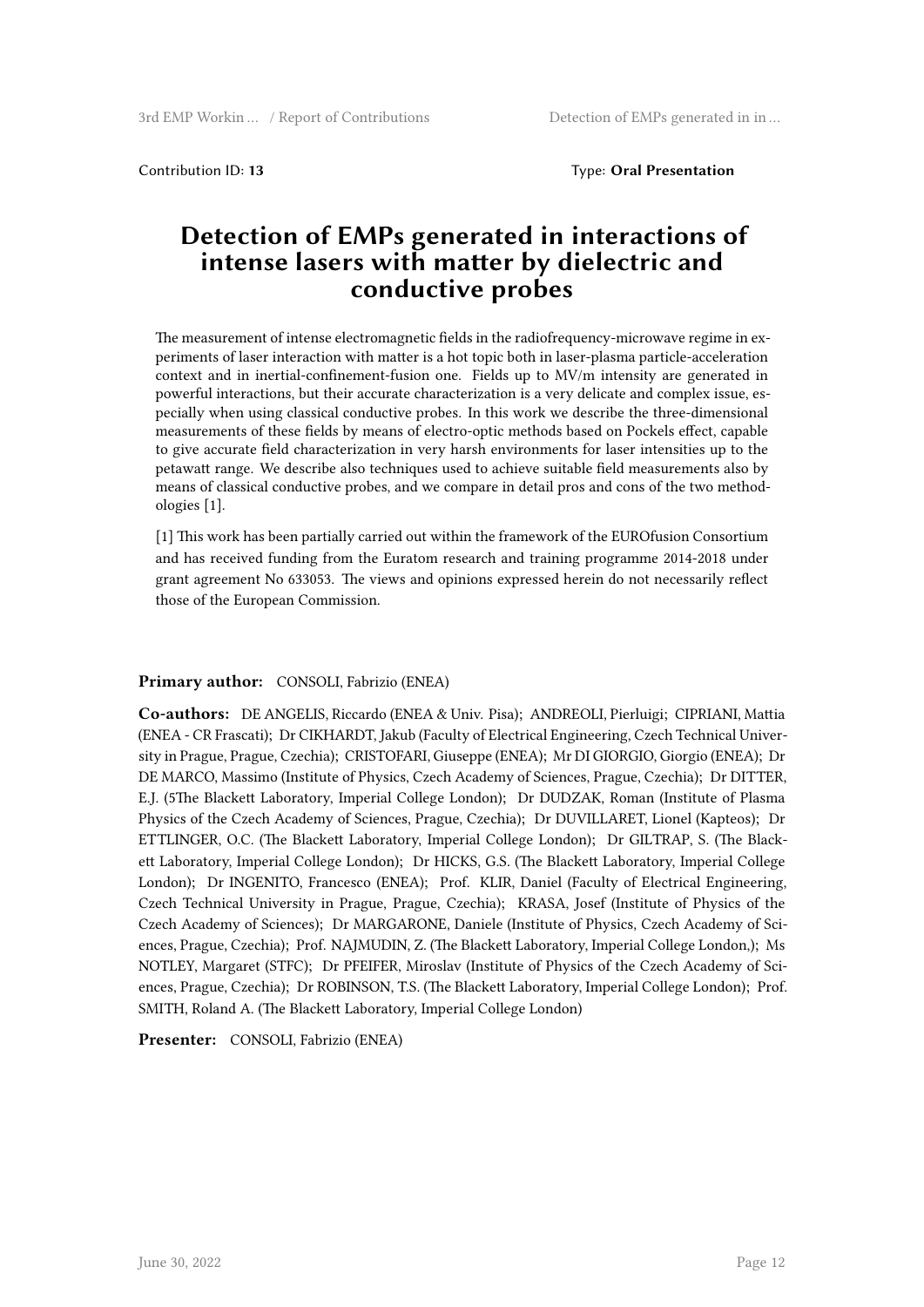#### Contribution ID: **14** Type: **Oral Presentation**

# **EMP temporal analysis and propagation**

A time-frequency analysis of EMP data taken on the Vulcan Petawatt is presented. The timefrequency analysis applies a scanning time-window across the data within which the frequencies are resolved with a Fourier transform. As the frequencies of the measured EMP signal range from megahertz to gigahertz applying different scanning window lengths maximises the temporal information obtained, the considerations that need to be taken into account is discussed. Measurements of EMP signal have been taken at different locations simultaneously along the same line of sight within the Vulcan Petawatt interaction chamber. The initial analysis of this data will be presented looking at how the signal changes when it propagates across the chamber.

#### **Primary author:** CARROLL, David (STFC)

**Co-authors:** NEELY, David (Central Laser Facility); Dr SCOTT, Graeme (STFC); Ms READ, Margaret; Mr SELWOOD, Matthew (University Of York); Mr OSBORN, Michael (STFC); Prof. MCKENNA, Paul (University of Strathclyde); CLARKE, Rob (STFC Rutherford Appleton Laboratory)

**Presenter:** CARROLL, David (STFC)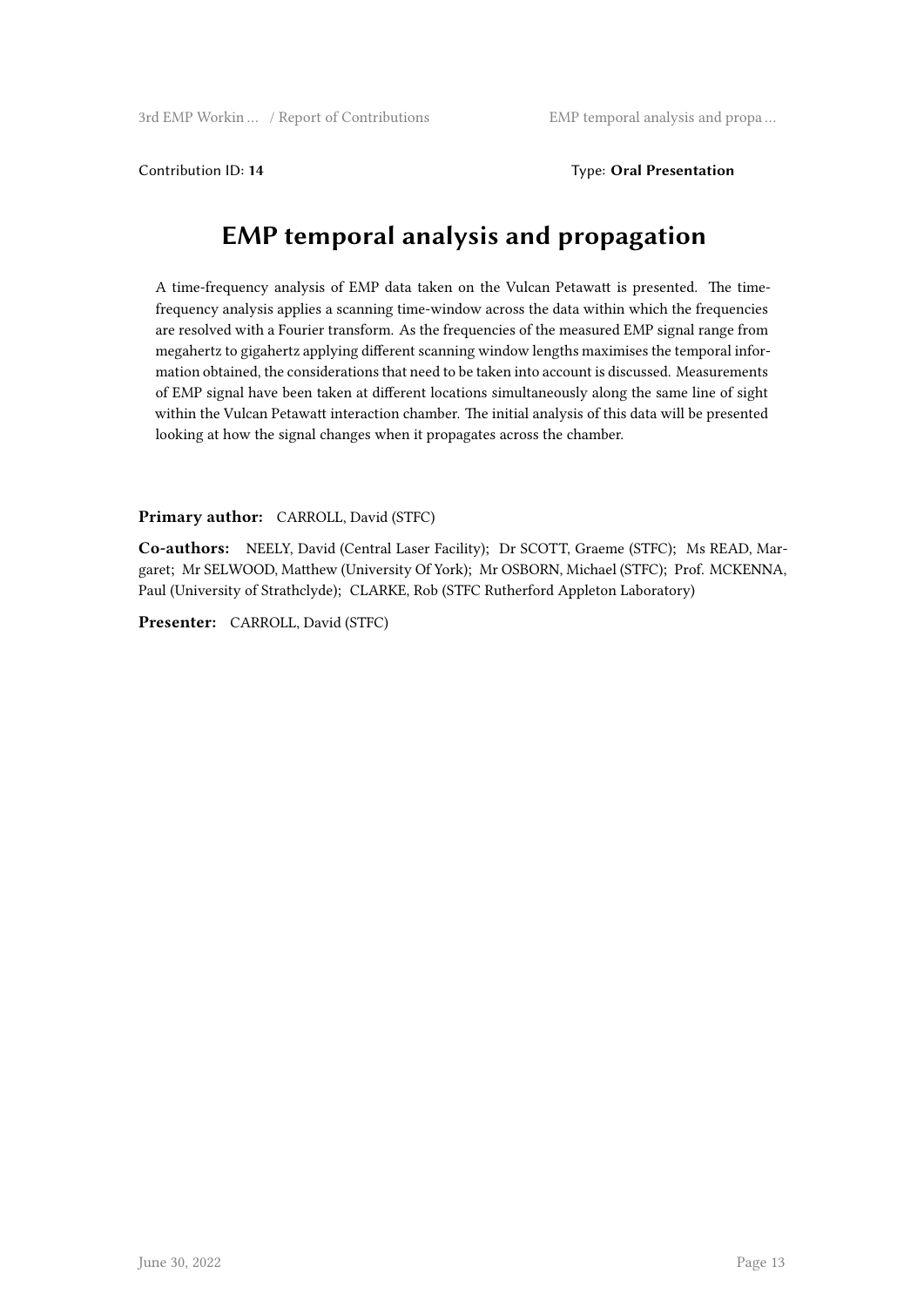Contribution ID: **15** Type: **Oral Presentation**

## **Characterization of strong electromagnetic pulses generated in high-intensity laser-matter interactions at various laser parameters**

The process of laser-target interaction at high laser energies and high intensities may lead to generation of strong electromagnetic pulses (EMP), with frequencies in the GHz range. There are several physical processes that may result in the generation of EMP, but at present a complete quantitative description of this phenomenon is lacking. An important contribution to this process comes from the electric polarization of the target and the resulting neutralization current [1,2,3], but the detailed dynamics of this process is different in the case of fs, ps and ns lasers. Recently the IPPLM team performed experiments on EMP generation at various laser facilities:

1. The IPPLM laser facility (0.4 J, 50 fs), together with the CELIA team (J.-L. Dubois, S. Hulin, V. Tikhonchuk); the aim was primarily to extend the investigations of the electric charge deposition and EMP generation of micrometer foils started in [4] to higher energies on target, in correlation with proton acceleration measurement.

2. The PALS laser facility in Prague (700 J, 300 ps), together with the PALS team (J. Cikhardt, M. Pfeifer, J. Krása, M. Krůs, J. Dostál); the aim was to perform direct measurement of the electric field in correlation with the neutralization current measurement.

3. The Vulcan laser facility at RAL (700 J, 600 fs), together with teams from RAL and Univ. of Strathclyde (D. Carroll, S. Giltrap, D. Neely, R. Wilson, P. McKenna); the aim was to study EMP generation off ultra-thin foil targets in the PW range.

4. The ILIL facility in Pisa (3 J, 35 fs), together with the ILIL team (L. Gizzi, F. Baffigi, L. Labate, P. Koester, F. Brandi, D. Giove, A. Fazzi).

Results from these experiments are summarized and confronted with the results obtained by other research groups. Then an attempt is made to provide some model explaining EMP generation in various regimes.

References:

- 1. J.-L. Dubois et al., Phys. Rev. E 89, 13102 (2014).
- 2. A. Poyé et al., Phys. Rev. E 91, 43106 (2015).
- 3. J. Krása et al., Plasma Phys. Control. Fusion 59, 065007 (2017).
- 4. P. Rączka et al., Laser Part. Beams 35, 677 (2017).

**Primary authors:** Dr RACZKA, Piotr (IPPLM); Dr ROSINSKI, Marcin (IPPLM); Mrs ZARAS-SZYD-LOWSKA, Agnieszka (IPPLM); Ms MAKARUK, Dominika (IPPLM); Mr RYC, Leszek (IPPLM); Mr PARYS, Piotr (IPPLM); Mr TCHORZ, Przemyslaw (IPPLM); Prof. PISARCZYK, Tadeusz (IPPLM); Prof. BADZIAK, Jan (IPPLM)

**Presenter:** Dr RACZKA, Piotr (IPPLM)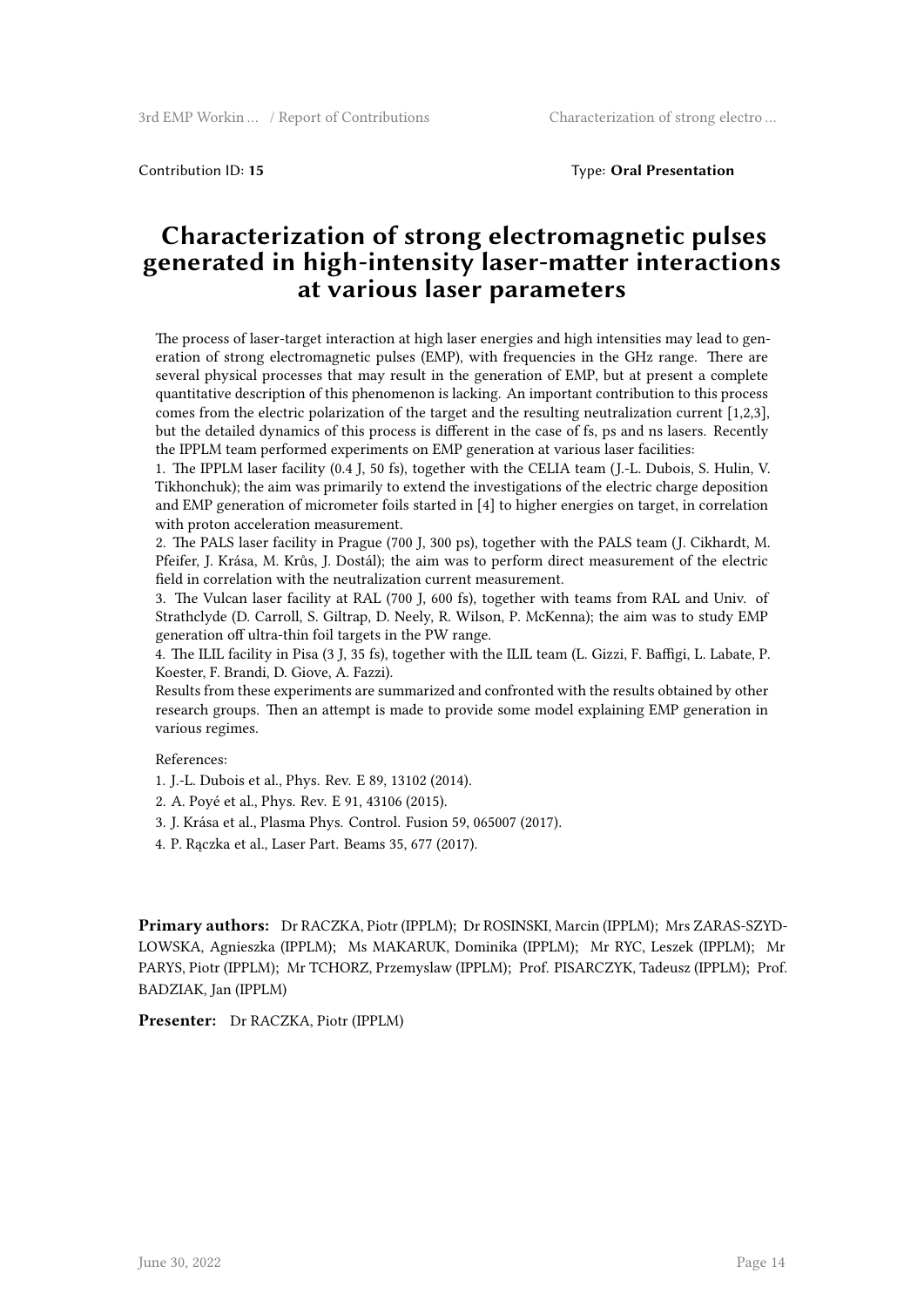Contribution ID: 16 Type: Oral Presentation

# **EMP and emissions from laser plasma interactions**

EMP pulses emitted during laser plasma interactions have been studied experimentally and the scaling dependence on target parameters is becoming better understood (P Bradford et al, HPLSE, 6, E21, 2018) Using a recently developed cryogenic target system, an ultra thin layer of deuterium can be readily deposited as a pure low Z surface layer. By controlling the thickness of the deuterium layer it can act as a probe of the acceleration sheath dynamics. Studies using the Vulcan ps laser showing the dependence of the EMP and the escaping electrons using a series of B-dot and D-dot probes and ancillary diagnostics will be presented.

Primary author: Prof. NEELY, David (STFC) Presenter: Prof. NEELY, David (STFC)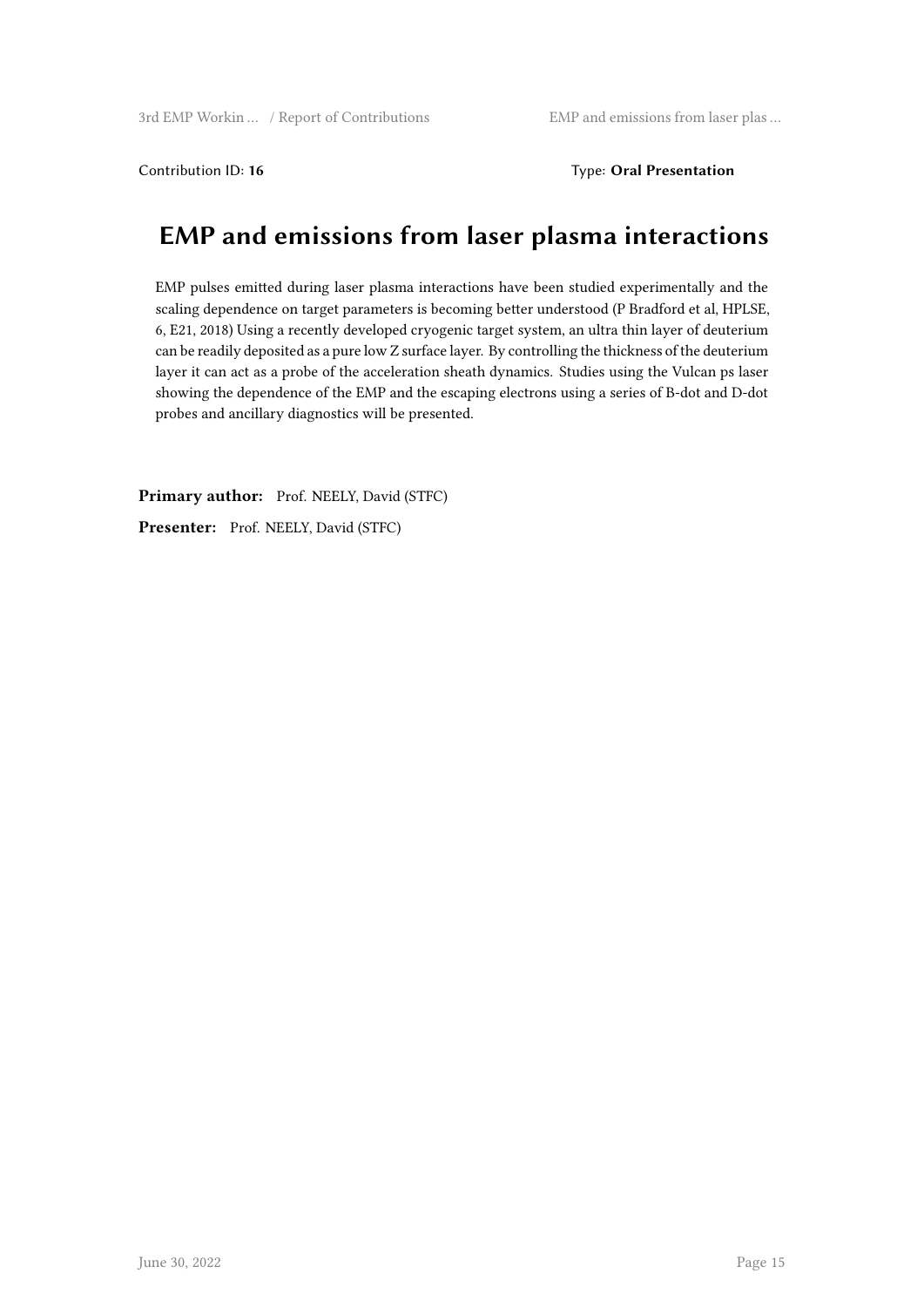Contribution ID: **17** Type: **Oral Presentation**

# **Characterization and Modelling of Ultrashort Laser Pulse Driven Electromagnetic Pulses**

An Electromagnetic Pulse (EMP) is an intense burst of electromagnetic energy caused by a sudden, rapid acceleration of electrons. EMPs are a known issue for facilities delivering picosecond (ps) long laser pulses and can last for orders of magnitude longer than the original laser pulse length. Issues include interference with diagnostic devices, actuators and even damage on electrical components. Recent advances of Petawatt (PW) lasers enable ultrashort femtosecond (fs) time regime pulses and the establishment of large scale laser facilities imposes the demand for reliable operation of its beamlines. However up to now, no systematic study is available investigating EMPs at multi-Joule femtosecond class lasers. In this paper, scaling laws are presented connecting the energy of the EMPs with various laser parameters. Furthermore, we simulated the generated EMP emitted by the target holder. This study will enable more efficient target design, with respect to EMP handling, in laser facilities performing ultra-high intensity experiments.

**Primary authors:** Dr NELISSEN, Kwinten (ELI-ALPS); LISZI, G. GATTI, L. VOLPE, J.I. APINANIZ, D. DE LUIS, M. DE MARCO, M. HUAULT, K. LI, S. MALKO, V. OSPINA, J.A. PÉREZ-HERNÁNDEZ, C. SALGADO, X. VAISSEAU, G. ZERAOULI, I. HERNÁNDEZ, E. GARCÍA, J. GARCÍA, J. D. PISONERO, J. L. SAGREDO, C. MÉNDEZ, O. VARELA, AND L. ROSO (CLPU); M. LISZI, I. DROTÁR (RFTL); Dr KAMPERIDIS, Christos (ELI-ALPS)

**Presenter:** Dr NELISSEN, Kwinten (ELI-ALPS)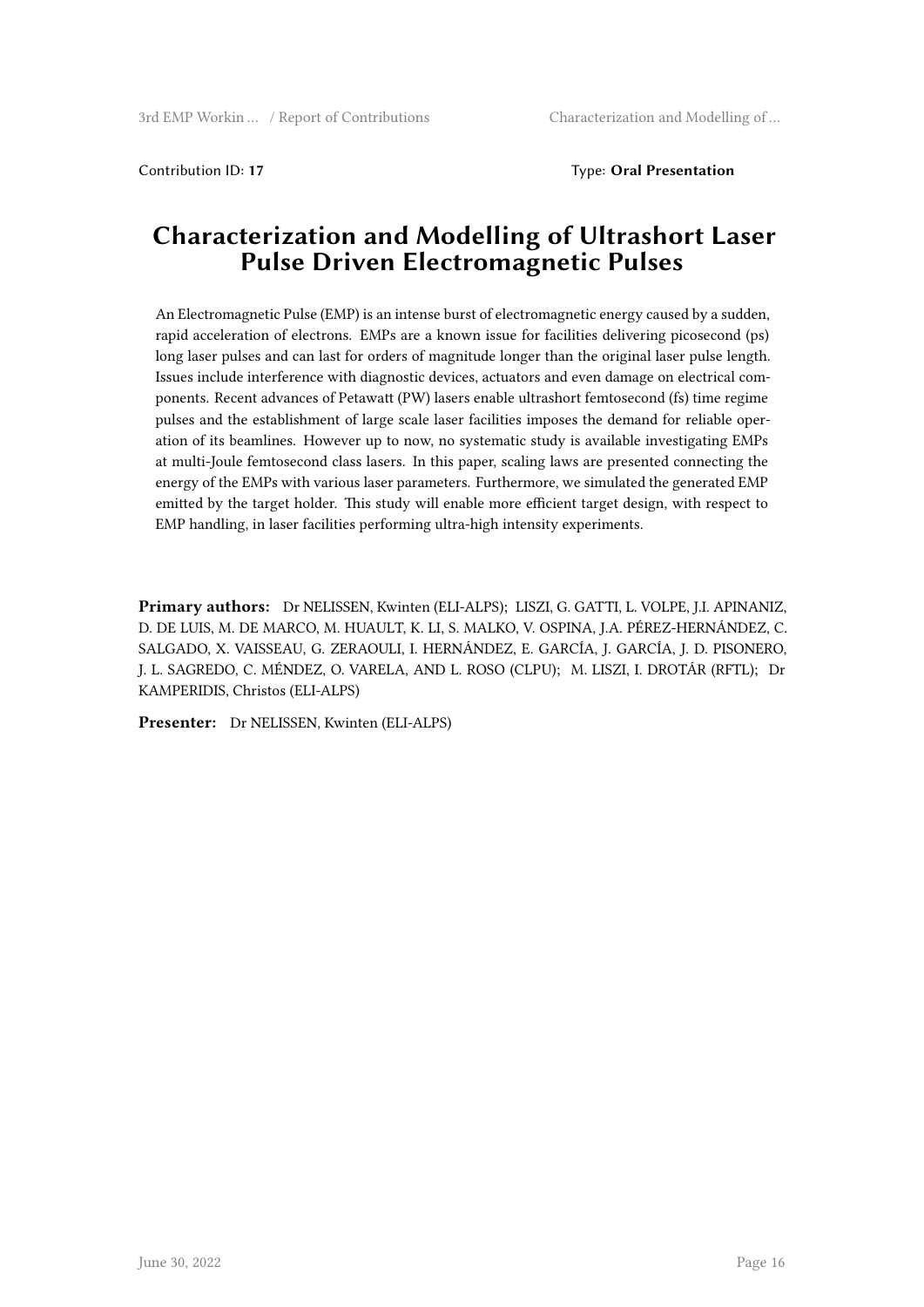#### **LP EMP Propagation and Mitigation in ELI-Beamline Large Size Structures**

An extensive 3D numerical simulation of a transient electromagnetic field evolution inside large ELI-Beamlines structures will be presented. Laser-plasma generated Electro-Magnetic-Pulse (LP EPM) propagation in an experimental area of ELI L4 beamline, namely inside vacuum vessels of compressor, large-size beam-transport manifold and P3 interaction chamber was successfully simulated. High frequency RF pulse propagation, confinement and attenuation was investigated in order to reduce hazardous EMP effects to laboratory infrastructure. Entire size and complexity of L4 beamline chain requires a full-3D time-dependent calculation with large demands on computing hardware performance and memory. Dedicated multi-processor, multi-core server was used for large data import, calculation, output processing and field visualization with ANSYS AEDT HFSS module using Transient Solver. Simulations confirm that use of common construction materials for beamline-vacuum-vessels does not attenuate EMP sufficiently, and the structure behaves as a large-size EMP reverberation chamber with a long decay time. To mitigate detrimental EMP effects, an efficient RF/microwave blocking and absorption strategies are discussed. Electronic industry ferrimagnetic ceramics were examined for a stable, vacuum compatible, clean-room compatible, nuclear activation compatible RF/microwave absorbing material in MHz/GHz region. Materials economically viable in large quantities required for large structures were identified. Initial tests of selected materials were performed and an absorbing structure optimization is in progress.

**Primary authors:** HONSA, Ales (Eli-Beamlines); KMETIK, Viliam; RUS, Bedrich **Presenter:** KMETIK, Viliam

**June 30, 2022** Page 17